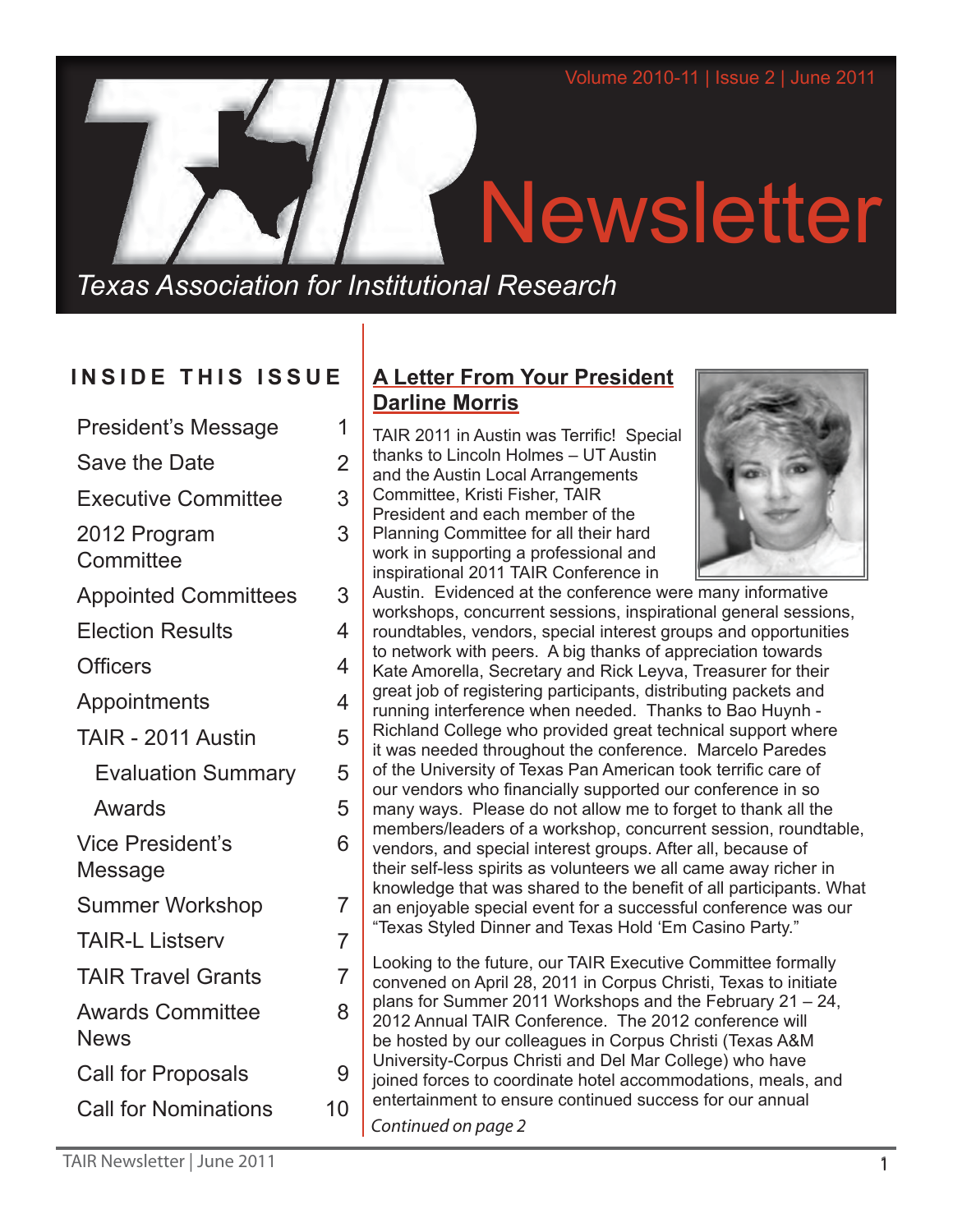symposium. I want to welcome suggestions from our constituency regarding any improvements to the conference arrangements or logistics, volunteer opportunities, or even to share a kind word and thank you for the hard work from our TAIR Program Committee members. Contact information is listed on our TAIR web site <http://www.texas-air.org> and on page 3 of this newsletter.

From the Treasurer's Report for the 2011 TAIR Conference in Austin, the total expenditures were \$73,301 (including 13 travel grants provided by TAIR). As president, I want to convey personal and corporate thanks to Kristi Fisher for such a successful conference, and also Marcelo Paredes, as he led the charge for over \$12,630 in sponsorships from vendors. Way to go Marcelo!

TAIR member evaluations from the 2011 conference have been received and reviewed. Ratings were positive in all areas, including variety of sessions offered, diversity of the general sessions, networking opportunities, and our special events. Still, the 2012 planning committee will work on a couple of areas for improvement and cost reduction, such as starting the conference with an opening session at noon to allow travel time and reduced nights at the hotel and a few session timing issues. A more detailed report is on page 5 of this newsletter.

The April Executive Committee meeting discussion topics included a review of the 2011 conference evaluation summaries and various conference logistics; a review of the prior two years' budgets; summer workshop location; future conference locations; and potential roles and initiatives for the TAIR Data Advisory Committee. Minutes from this meeting will be posted on the TAIR web site, but please feel free to contact any one of the Executive Committee Members if you have questions or would like more information.

Mark your calendar for the TAIR Summer Workshops at Texas State University-San Marcos' Round Rock Campus (north of Austin) on August 5, 2011. Susan Thompson, our member-at-large for Professional Development, and her Professional Development Committee are planning for a well-organized and costeffective summer professional development opportunity to benefit our TAIR Membership.

Looking forward to seeing you in Corpus Christi.

Cordially yours,

Darline Morris, President Texas Association for Institutional Research



Photo Courtesy of Chuck Hays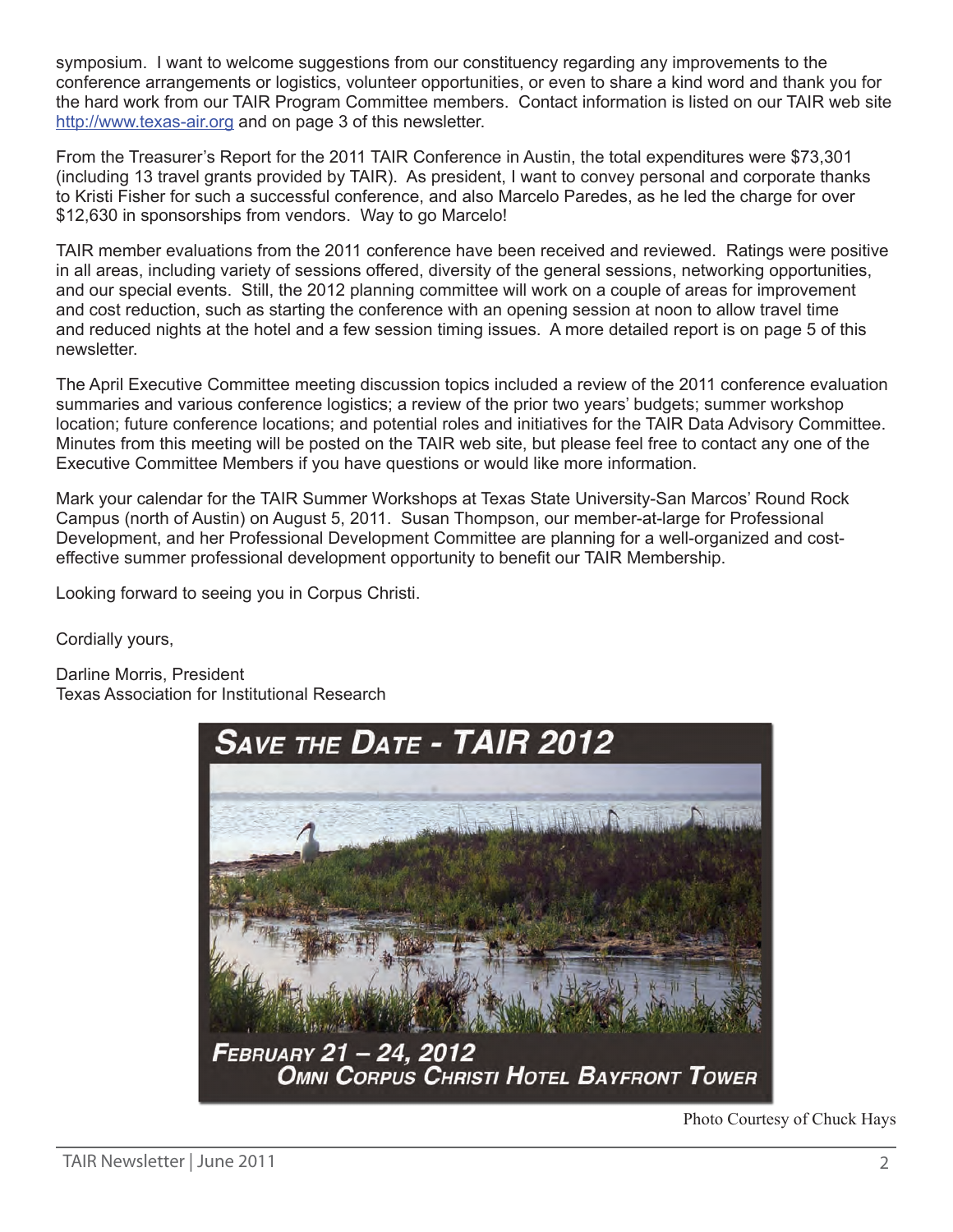#### **TAIR 2012 Program Committee**

| VP and Program Chair<br><b>Concurrent Sessions</b><br>Evaluations | Carol Tucker, University of Houston - Downtown<br>Rebecca Richter, Temple College<br>Mary Barton, University of North Texas |
|-------------------------------------------------------------------|-----------------------------------------------------------------------------------------------------------------------------|
| <b>General Sessions</b>                                           | Tom Corll, Midland College                                                                                                  |
| Local Arrangements                                                | Bridgette Hardin, Texas A&M University -<br>Corpus Christi                                                                  |
| Brochure & Tri-fold                                               | Tracy Stegmair, Dallas County Community<br><b>College District</b>                                                          |
| Registration/Secretary                                            | Kate Amorella, Texas State University -<br>San Marcos                                                                       |
| <b>Vendor Contact</b>                                             | Marcelo Paredes, University of Texas -<br>Pan American                                                                      |
| Roundtables                                                       | Rita Caso, Sam Houston State University                                                                                     |
| SIGs                                                              | Trish Norman, The University of Texas System                                                                                |
| <b>Session Coordinators</b>                                       | Faron Kincheloe, Baylor University                                                                                          |
| Workshops/Prof Develop                                            | Susan Thompson, Texas State University -<br>San Marcos                                                                      |
| Technology                                                        | Dave Downing, University of North Texas                                                                                     |

#### **Appointed Committees**

#### Data Advisory Committee

Martha Oburn, Houston CC System -- Chair

| Public 4-Year: Vicki West, Texas Tech University<br>Roy Matthew, University of Texas-El Paso<br>Kate Amorella, Texas State University-San Marcos<br>Carol Tucker, University of Houston-Downtown |
|--------------------------------------------------------------------------------------------------------------------------------------------------------------------------------------------------|
| Public 2-Year: Kathy Friedrich, College of the Mainland<br>Darline Morris                                                                                                                        |

Private 4-Year: Sue Herring, Baylor University Phil Rhodes, Houston Baptist University

#### Professional Development Committee

Susan Thompson, Texas State University-San Marcos -- Chair Janet Beinke, THECB Tom Corll, Midland College Salma Ferdous, University of Texas-San Antonio Danica Frampton, St. Edward's University Joe Meyer, Texas State University-San Marcos

#### Awards Committee

Kristi Fisher, University of Texas at Austin -- Chair Members to be selected over the summer

#### Nominating Committee

Kristi Fisher, University of Texas at Austin -- Chair Danica Frampton, St. Edward's University Jaime Garcia, M.D. Anderson Cancer Center Bao Huynh, Richland College Jana Marak, Baylor University

#### **Executive Committee**

President **Darline Morris** Waco, Texas (254) 694-2267 [dbaldwin@hillsboro.net](mailto:dbalwin%40hillsboro.net?subject=)

Vice President **Carol Tucker** University of Houston – Downtown Houston, Texas (713) 221-8269 [TuckerCa@uhd.edu](mailto:TuckerCa%40uhd.edu?subject=)

**Secretary Kate Amorella** Texas State University – San Marcos San Marcos, Texas (512) 245-2356 [kamorella@txstate.edu](mailto:kamorella%40txstate.edu?subject=)

#### **Treasurer**

**Linda Perez** San Jacinto College Pasadena, Texas (281) 998-6191 [linda.perez@sjcd.edu](mailto:linda.perez%40sjcd.edu?subject=)

#### Members-at-Large

*Professional Development*  **Susan Thompson** Texas State University – San Marcos San Marcos, Texas (512) 245-2348 [st03@txstate.edu](mailto:st03%40txstate.edu?subject=)

*Technology* **Dave Downing** University of North Texas Denton, Texas (940) 369-5290 [dave.downing@unt.edu](mailto:dave.downing%40unt.edu?subject=)

Immediate Past President **Kristi Fisher** University of Texas at Austin Austin, Texas (512) 471-3833 [kfisher@austin.utexas.edu](mailto:kfisher%40austin.utexas.edu?subject=)

Newsletter Editor **Catherine Brown** University of St. Thomas Houston, Texas (713) 525-3507 [chbrown@stthom.edu](mailto:chbrown%40stthom.edu?subject=)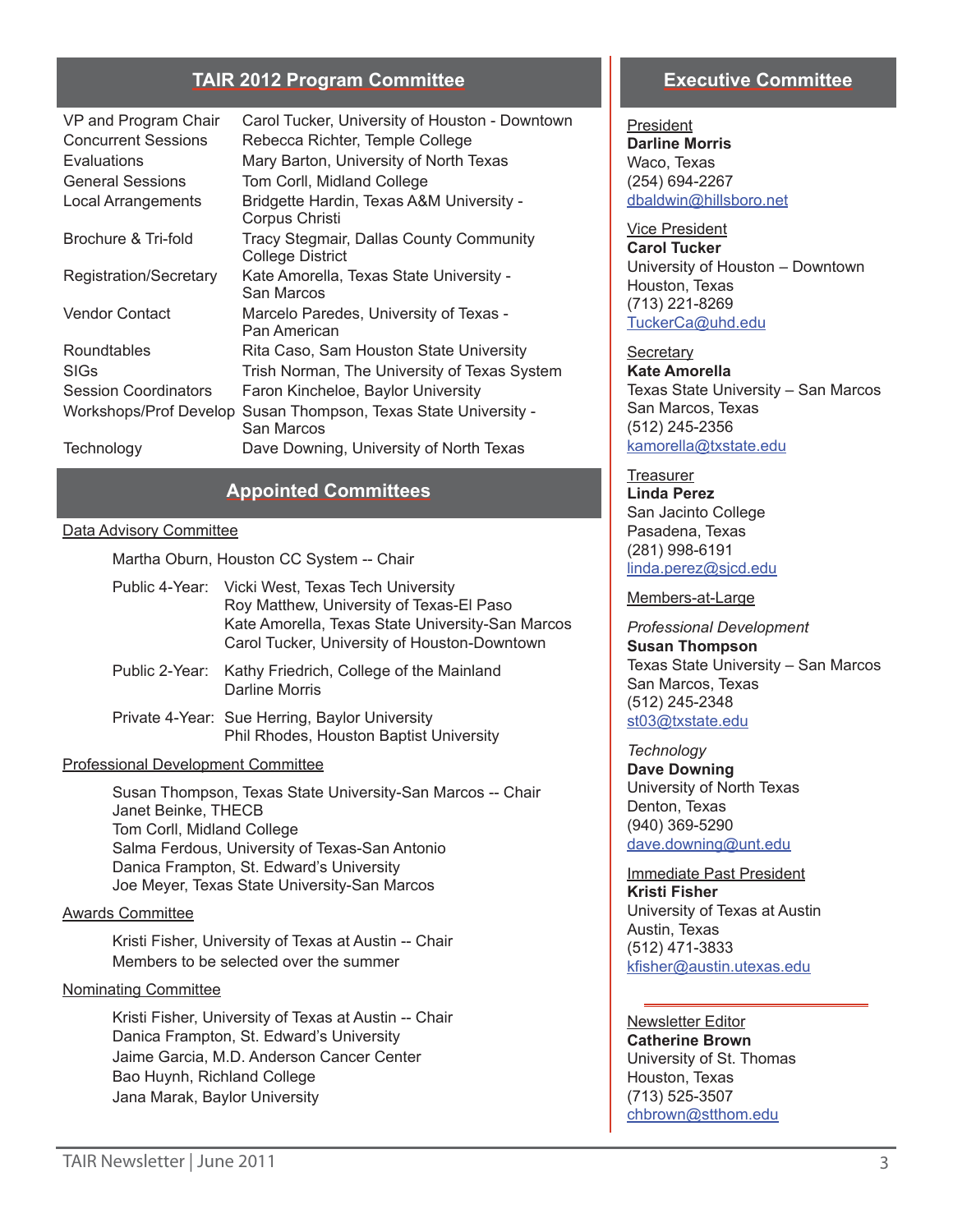#### **Election Results Other TAIR Officers**

Voting was conducted during the annual conference in February. The following election results were announced at the annual business meeting.



#### **Vice President/ President Elect**

Carol Tucker University of Houston – **Downtown** 

#### **Treasurer**

Linda Perez San Jacinto College **District** 



#### **Member-at-Large, Technology**

Dave Downing University of North Texas

## **Nominating Committee**



Danica Frampton St. Edward's University



Bao Huynh Richland College



Jaime Garcia M.D. Anderson Cancer **Center** 



Jana Marak Baylor University



#### **President**

Darline Morris



**Secretary**

Kate Amorella Texas State University – San Marcos



**Member-at-Large, Professional Development**

Susan Thompson Texas State University – San Marcos

#### **Appointments**

**TAIR-L Manager** Dave Downing, University of North Texas

**Webmaster** Dave Downing, University of North Texas

**Liaison to AIR** Darline Morris

**Financial Review Committee Chair** To Be Determined

**Newsletter Editor** Catherine Brown, University of St. Thomas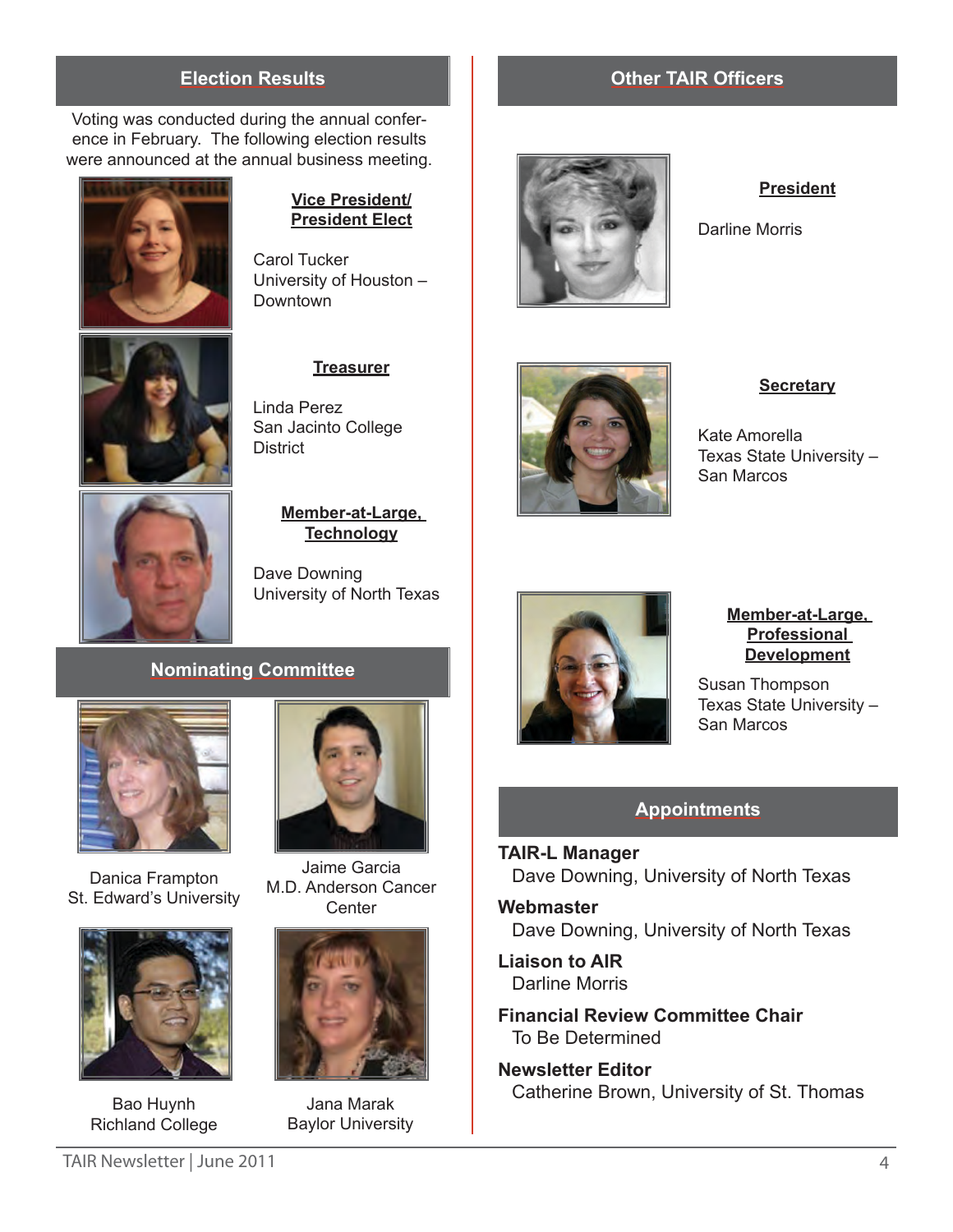Thank you to all TAIR members for helping make the 2011 conference in Austin a huge success!

Sixty-eight attendees responded to the Overall Conference Evaluation. There was a wide range of experience among the respondents, with 15% having worked in IR for 2 years or less, 36% for 3-5 years, 10% for 6-9 years, and 39% for 10+ years. The majority of respondents were from public institutions (81%).

Overall the conference evaluation was very positive. General Sessions, Concurrent Sessions, and Roundtables were evaluated as being of high quality and the SIGs were evaluated as being useful to the membership. The respondents were also satisfied with the Vendor Fair.

There were areas noted which could use some improvement (facilities for meeting sessions, hotel services, and breaks/refreshments). Everyone seemed to be in agreement that WI-FI should be included with the rooms. We are keeping these suggestions in mind as we prepare for TAIR 2012.

We have included in the contract with the hotel to include WI-FI in the rooms. We have also made arrangements for a separate space to be used for the luncheons which will reduce the time spent re-arranging rooms. We are working to make sure that the room layouts are more conducive to the presentations taking place in the rooms.

We discussed the continuing low response rate and tried to come up with ways to improve it. One possible explanation for the low rate is due to the evaluations completed on the final morning when many attendees have already left or are in the process of leaving. In order to allow everyone who attends to complete an evaluation, it is planned to move the overall conference evaluation online.

We would like to extend a very special thanks to Scantron Corporation for sponsoring the evaluation process again this year. Scantron not only supplied the concurrent session and overall conference surveys, but scanned the surveys and provided the results report at the end of the conference. In addition, the officer elections were tabulated by Scantron and provided results quickly allowing the election committee to enjoy the evening instead of counting ballots.

| <b>Attendees</b> |     |  |
|------------------|-----|--|
| 2-year public    | 76  |  |
| 4-year public    | 80  |  |
| 4-year private   | 15  |  |
| Other            | 26  |  |
| <b>Total</b>     | 197 |  |

**TAIR 2011 - 33rd Annual Conference**

227 members as of May 3, 2011

# **2011 Awards Best Fact Book** The University of Texas at Austin

**Best Interactive Electronic Fact Book** Texas Tech University

#### **Best Presentation**

Trey Buchanan Concordia University, Texas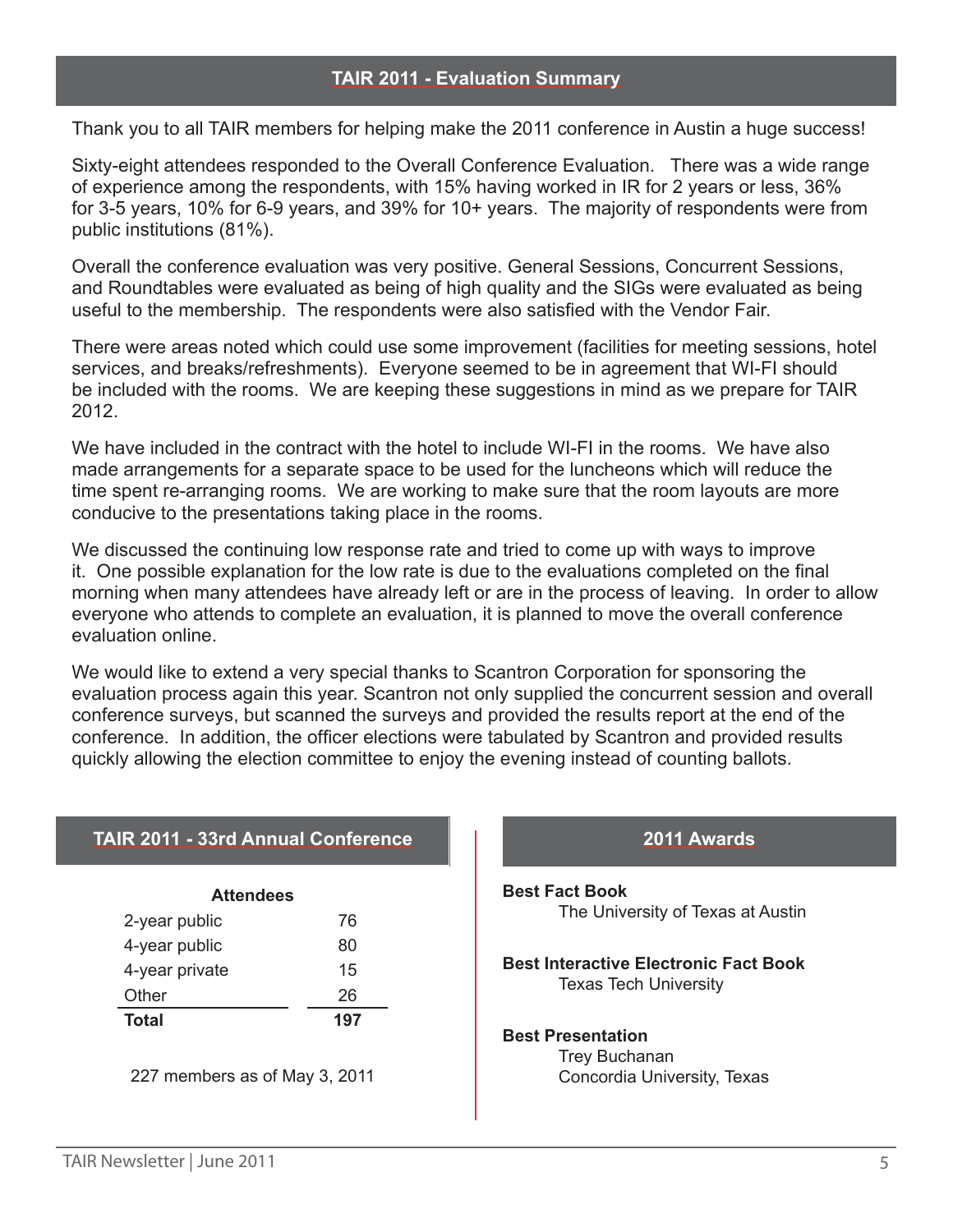

# **A Letter From Your Vice President Carol Tucker**

The 2011 TAIR Conference in Austin was great! I'd like to extend a special thank you to Lincoln Holmes, Danica Frampton and everyone who worked on the Local Arrangements committee. They did a wonderful job in making all of the arrangements, and brought in the flavor of Austin by treating us to

some wonderful local musicians. They also planned a wonderful special event - casino games are quite a different way to look at numbers from how we researchers usually do! Thanks also to Darline Morris and all of the members of the program committee who worked tirelessly to make sure everything ran smoothly. The conference couldn't have been put on without our wonderful presenters, facilitators, and vendors. Thank you to everyone who shared their expertise and their time to make the conference a success.

The newly assembled Program Committee is already hard at work planning for TAIR 2012 which will be held in Corpus Christi on Feb. 21 - 24, 2012. The conference theme will be "The Winds of Change: The Importance of Institutional Research in Turbulent Times." This theme was selected from 27 submissions by our membership. Congratulations to Dr. Karen Laljiani who submitted this very timely and appropriate theme and thanks to everyone who took the time to submit a theme idea! The hotel facilities where the conference will be held are wonderful and Bridgette Hardin is already hard at work looking for great food and entertainment opportunities to help us get a taste of Corpus.

The TAIR conference is a great professional development opportunity for people at all levels of experience in institutional research. I know that there must be many efforts going on in the offices around the state as we deal with the reality of shrinking budgets and finding ways to best serve our institutions in this difficult time. We'd love to hear about what your office is doing and give others the opportunity to benefit from your expertise. In these times of having to do more with less, learning from our peers is even more important!

Never presented before? TAIR is a great environment for your first presentation. Our colleagues are supportive and eager to hear new perspectives, and the smaller group can make it less intimidating to present for the first time. Please consider submitting a proposal to share your ideas and work with the rest of TAIR.

The call for proposals for TAIR 2012 is on page 9 of this newsletter. The due date for submissions is September 30, 2011. We look forward to receiving your session ideas! If you have questions or are uncertain about how a given presentation topic might fit in, please don't hesitate to contact me, Rebecca Richter (Concurrent Sessions Chair 2012), or Rita Caso (Roundtables Chair 2012) to discuss options.

I know that this year especially, finding the funds to travel to the conference may be difficult. I'd like to encourage you to apply for travel grants. If selected, you can receive up to \$300 towards hotel, airfare, and/or mileage costs. More information about the travel grants is on page 7 of this newsletter.

Looking forward to seeing you in Corpus Christi!

Carol Tucker, TAIR 2012 Conference Chair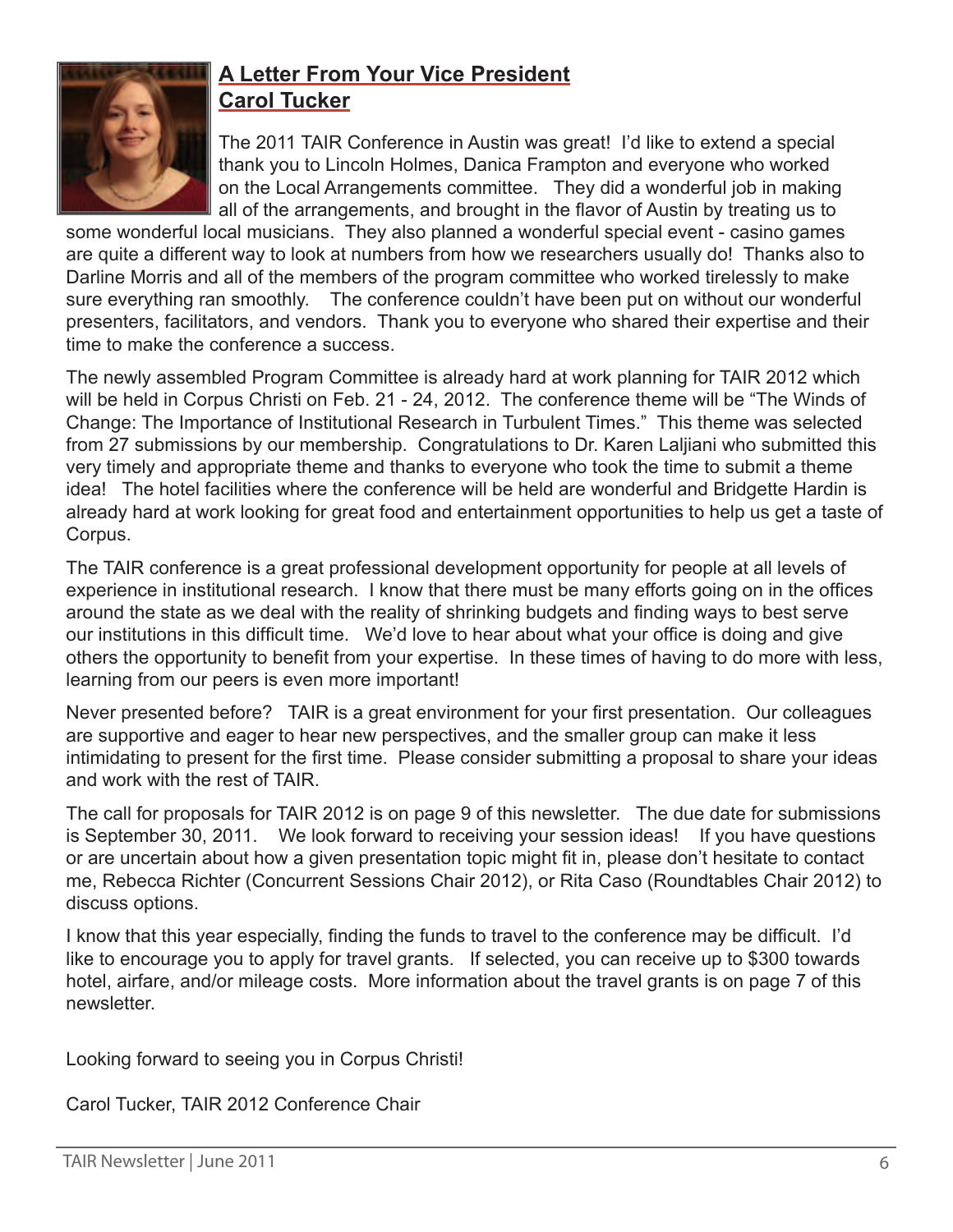#### **Summer Workshop**

# **Expand your IR knowledge and skills with a summer workshop!**

The annual TAIR professional development summer workshop will be held on **Friday, August 5, 2011** on Texas State University's campus in Round Rock, north of Austin.

This summer, the focus is on statistical and software skills. Sessions will be offered in statistical techniques and using SPSS or SAS to analyze and report data effectively. The presenters are experienced IR professionals who will be sharing a wealth of information with practical application to our work.

The summer workshop is a "drive-in" format consisting of two sessions – one in the morning and one in the afternoon -- with breakfast and lunch provided. Pricing for the summer workshop will be \$30 for TAIR members to attend one session and \$50 for two sessions; non-members will pay \$40 for one and \$60 for two sessions.

Texas State-Round Rock is an easy location to find – it is just two miles east of IH35 in north Round Rock, and is about a 40-minute drive from the Austin airport and less than an hour from the Killeen-Fort Hood Regional Airport. For those who need to stay overnight, lodging will be available in a selection of hotels located near the Round Rock campus.

Detailed information about the workshop sessions and registration instructions will be distributed on the TAIR-L discussion list soon. Please feel free to contact me if you need further information.

I hope to see you in Round Rock this summer!



Susan Thompson Member-at-Large for Professional Development

#### **TAIR-L Listserv**

All current members can post information directly to the listserv. Send your email directly to [tair-l@texas-air.org](mailto:tair-l%40texas-air.org?subject=).

Unsubscribe/Subscribe can be done at [http://texas-air.org/](http://texas-air.org/mailman/listinfo/tair-l_texas-air.org) [mailman/listinfo/tair-l\\_texas-air.](http://texas-air.org/mailman/listinfo/tair-l_texas-air.org) [org](http://texas-air.org/mailman/listinfo/tair-l_texas-air.org) or requests can be sent to Dave Downing at [dave.](mailto:dave.downing%40unt.edu?subject=) [downing@unt.edu](mailto:dave.downing%40unt.edu?subject=)



Photo Courtesy of Bridgette Hardin

### **TAIR Travel Grants**

TAIR wants to be sure that funding is not the reason that you or your staff will miss TAIR 2012 and will be awarding travel grants at \$300 each to help cover expenses. Travel grants are available to both active members and those becoming new members in 2012.

[http://www.texas-air.org/assets/](http://www.texas-air.org/assets/pdf/Travel_Grants_Application.pdf) [pdf/Travel\\_Grants\\_Application.](http://www.texas-air.org/assets/pdf/Travel_Grants_Application.pdf) [pdf](http://www.texas-air.org/assets/pdf/Travel_Grants_Application.pdf)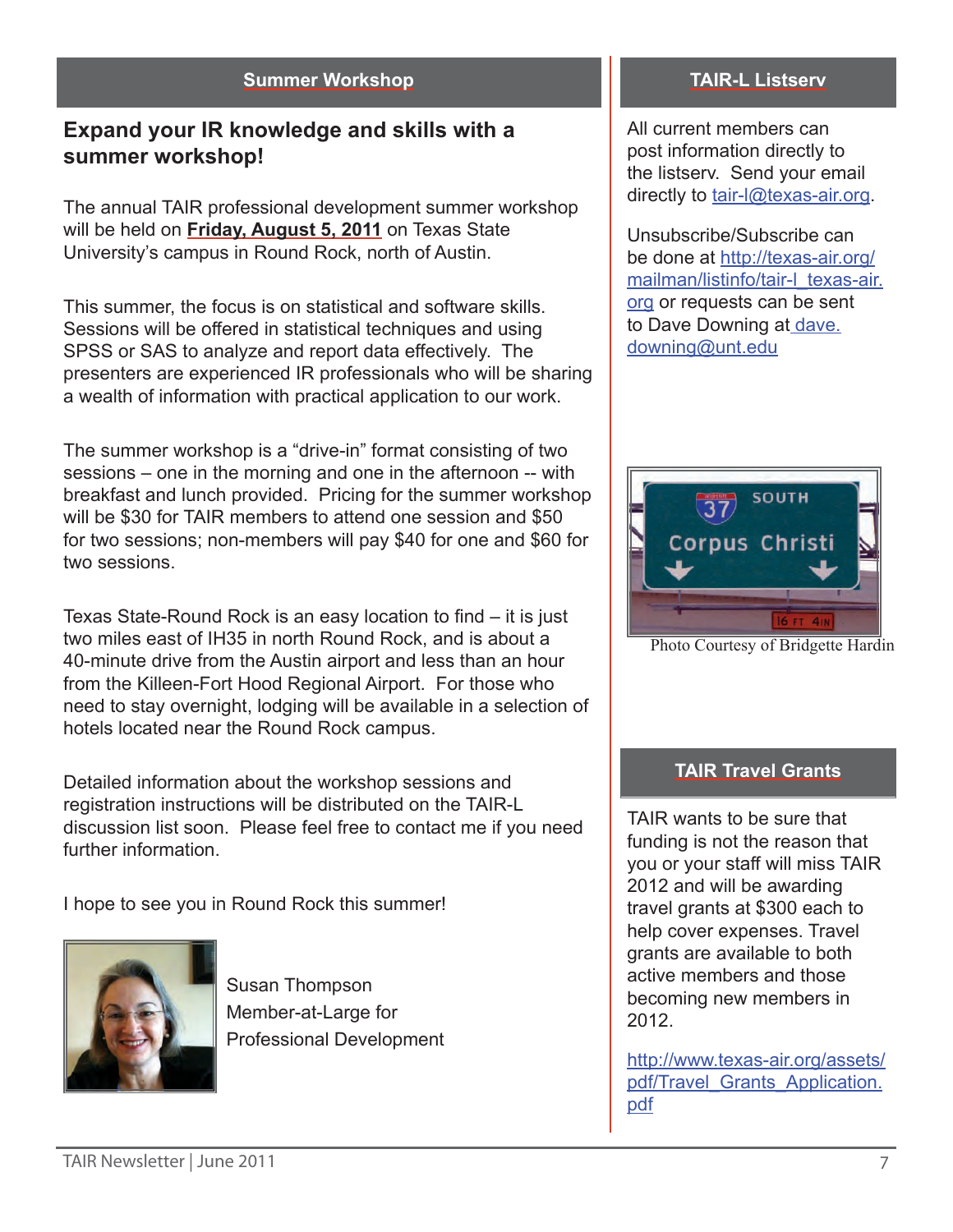#### **Awards Committee News**

The TAIR 2011 Awards Committee was composed of Allen Clark (Chair) – University of North Texas, Joe Meyer – Texas State University - San Marcos, Susan Griffith – University of Texas - Pan American, Marilyn Greer – UT M.D. Anderson, and Tom Martin – Collin County Community College **District** 

Trey Buchanan of Concordia University Texas won the Best Presentation for the presentation "Evaluating the Utility of Rubrics using Interrater Agreement." Trey will present the TAIR 2011 Best Presentation at the Association for Institutional Research (AIR) Forum in New Orleans in 2012.

The winning theme for the TAIR 2012 conference is "The Winds of Change: The Importance of Institutional Research in Turbulent Times" and was submitted by Karen C. Laljiani from El Centro College.

There were many outstanding fact books submitted for the Best Fact Book competition in Austin. The awards committee had their work cut out for them and they spent many hours reviewing the submissions. The winners of the Best Fact Book competition are:

Best Fact Book: The University of Texas at Austin Best Interactive Electronic Fact Book: Texas Tech University

Congratulations to all the winners and thank you to the 2011 TAIR Awards Committee for all their hard work.



Photo Courtesy of Jeff Janko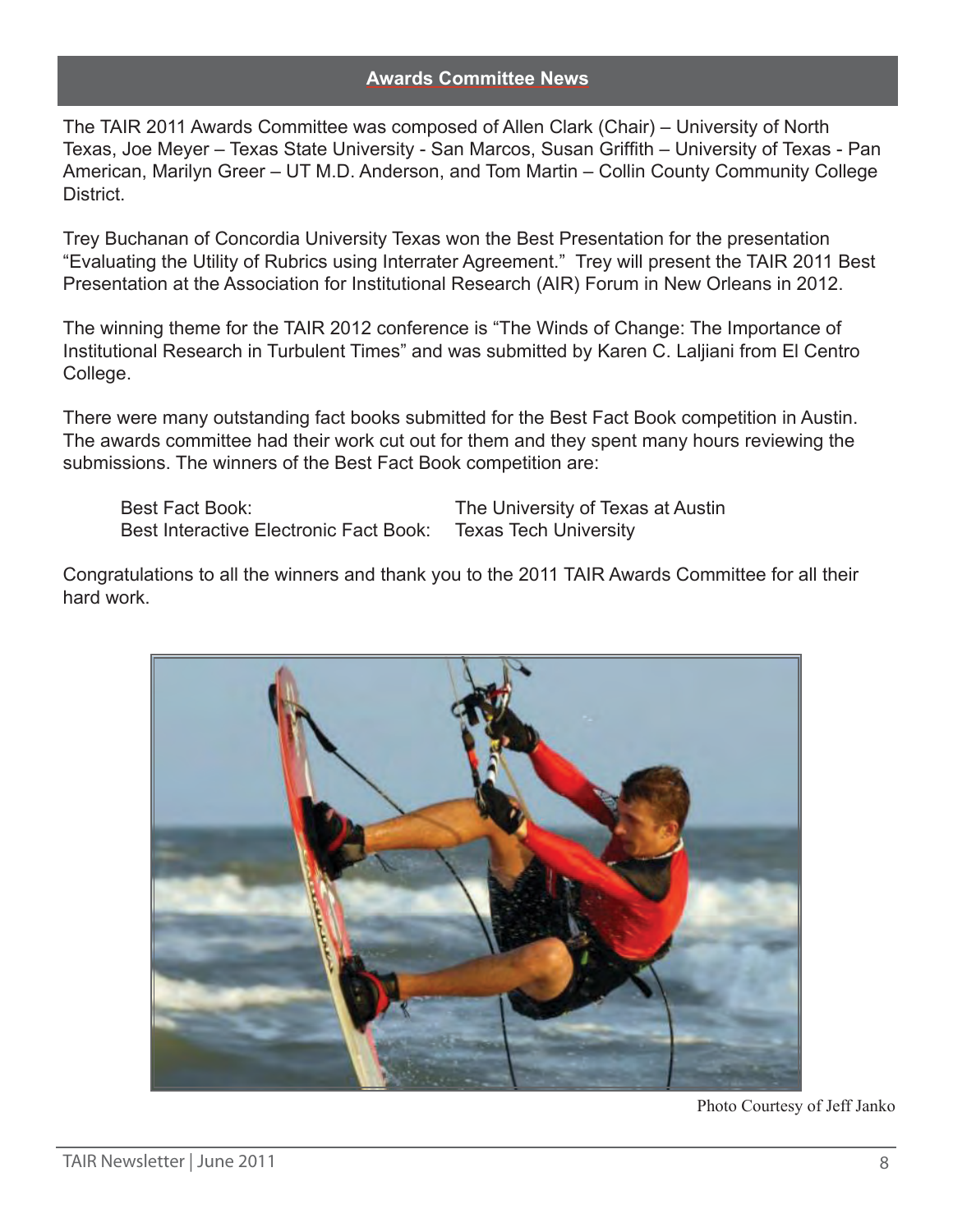#### **Call for Proposals**

# **2012 TAIR Conference February 21 - 24, 2012 Corpus Christi, Texas**

Dear Colleagues,

Come join friends and colleagues at the 34th annual TAIR Conference. On behalf of the TAIR Conference Committee, we invite you to be an active participant in our conference by submitting one or more proposals for Concurrent Sessions, Roundtables and Special Interest Groups. This is the best professional development activity for Institutional Research, and it provides an excellent opportunity for newcomers to IR to pair with experienced professionals from their institutions and present at the conference.

This year's conference theme, "The Winds of Change: The Importance of Institutional Research in Turbulent Times", allows for a variety of topics in tracks such as:

- **Assessment**
- IT/Technology
- Enrollment
- IR Best Practices
- Data Warehousing
- Survey Research
- Legislative Mandates
- Reporting

So, if you have expertise or interest in these or other pertinent areas, or know someone who does, please share this knowledge, by presenting at the conference. Not sure whether your topic should be a concurrent session or a roundtable? Go to our Call for Participation website at <http://www.texas-air.org/conference/2012/callforpart.html>to help you decide, or call Rebecca Richter (concurrent sessions) or Rita Caso (roundtables) for more information.

### **The due date for submitting a proposal is September 30, 2011.**

We hope to see you all in Corpus Christi!!

Rebecca Richter TAIR Concurrent Sessions Chair (254) 298-8614 [rebecca.richter@templejc.edu](mailto:rebecca.richter%40templejc.edu?subject=)

Rita Caso TAIR Roundtables Chair (936) 294-3618 [dr\\_rita@shsu.edu](mailto:dr_rita%40shsu.edu?subject=)